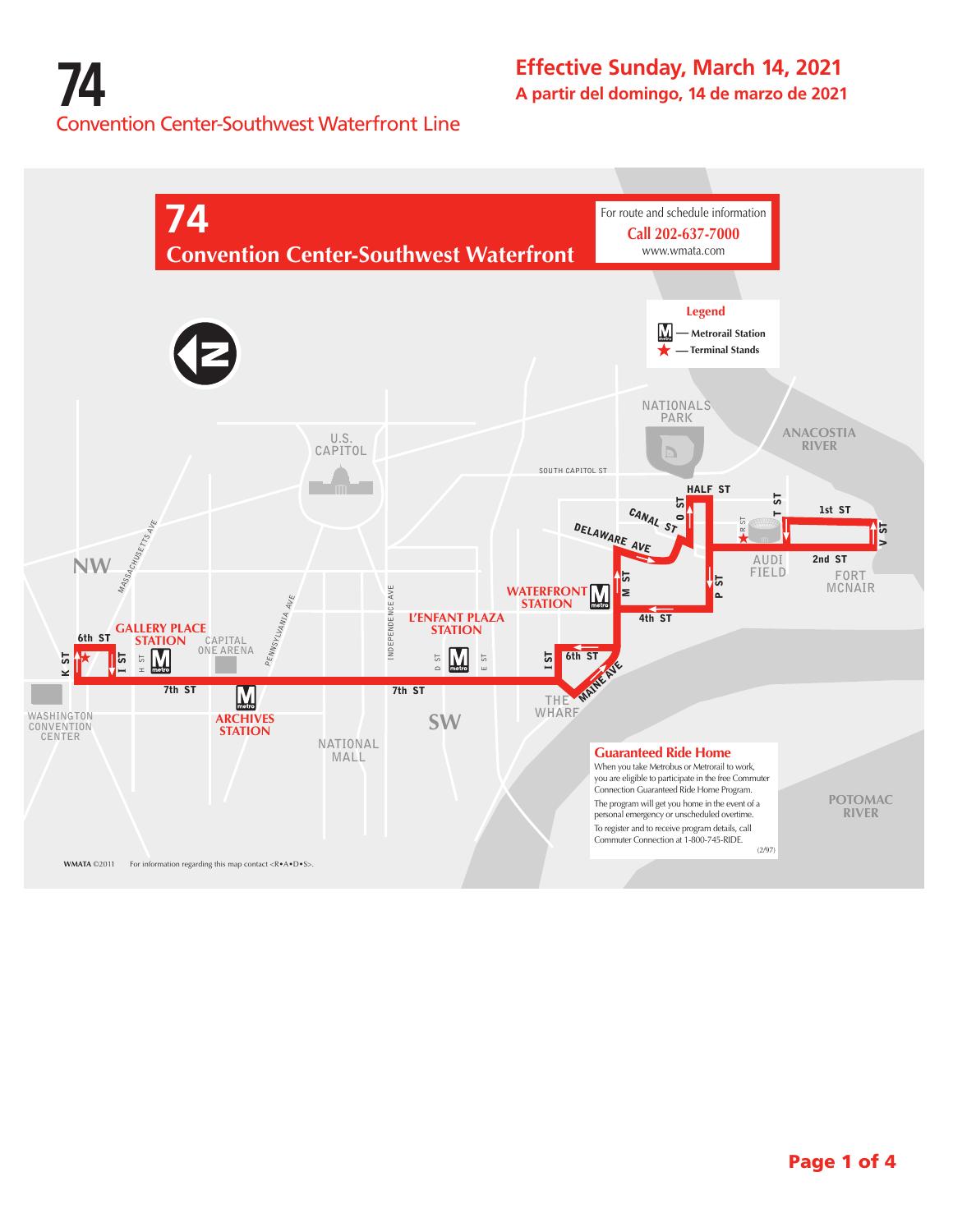# **Southbound To Buzzard Point**

| <b>Monday thru Friday —</b> |
|-----------------------------|
| De Lunes a viernes          |

| Route | K & 6th<br>Sts. NW | 7th St.<br>& Pa.<br>Ave. NW<br>(Archives) | 7th & E<br>Sts. SW<br>(L'Enfant<br>Plaza)<br>$\mathbf M$ | M & 4th<br>Sts. SW<br>(Water-<br>front) | Half $&$ O<br>Sts. SW | 2nd & R<br>Sts. SW<br>(north-<br>bound)<br>$(BUZ -$<br>ZARD<br>POINT) |
|-------|--------------------|-------------------------------------------|----------------------------------------------------------|-----------------------------------------|-----------------------|-----------------------------------------------------------------------|
|       |                    | <b>AM Service -</b>                       |                                                          | <b>Servicio matutino</b>                |                       |                                                                       |
| 74    | 6:35               | 6:40                                      | 6:44                                                     | 6:48                                    | 6:51                  | 6:57                                                                  |
| 74    | 7:05               | 7:11                                      | 7:16                                                     | 7:21                                    | 7:24                  | 7:30                                                                  |
| 74    | 7:35               | 7:41                                      | 7:46                                                     | 7:51                                    | 7:54                  | 8:00                                                                  |
| 74    | 8:05               | 8:11                                      | 8:16                                                     | 8:21                                    | 8:24                  | 8:30                                                                  |
| 74    | 8:35               | 8:41                                      | 8:46                                                     | 8:51                                    | 8:54                  | 9:00                                                                  |
| 74    | 9:05               | 9:12                                      | 9:17                                                     | 9:22                                    | 9:25                  | 9:31                                                                  |
| 74    | 9:35               | 9:42                                      | 9:47                                                     | 9:52                                    | 9:55                  | 10:01                                                                 |
| 74    | 10:05              | 10:12                                     | 10:17                                                    | 10:22                                   | 10:25                 | 10:31                                                                 |
| 74    | 10:35              | 10:42                                     | 10:47                                                    | 10:52                                   | 10:55                 | 11:01                                                                 |
| 74    | 11:05              | 11:12                                     | 11:17                                                    | 11:22                                   | 11:25                 | 11:31                                                                 |
| 74    | 11:35              | 11:43                                     | 11:48                                                    | 11:53                                   | 11:56                 | 12:02                                                                 |
|       |                    | <b>PM Service</b>                         |                                                          | <b>Servicio vespertino</b>              |                       |                                                                       |
| 74    | 12:05              | 12:13                                     | 12:18                                                    | 12:23                                   | 12:26                 | 12:32                                                                 |
| 74    | 12:35              | 12:43                                     | 12:48                                                    | 12:53                                   | 12:56                 | 1:02                                                                  |
| 74    | 1:05               | 1:13                                      | 1:18                                                     | 1:23                                    | 1:26                  | 1:32                                                                  |
| 74    | 1:35               | 1:43                                      | 1:48                                                     | 1:53                                    | 1:56                  | 2:02                                                                  |
| 74    | 2:05               | 2:14                                      | 2:20                                                     | 2:26                                    | 2:29                  | 2:35                                                                  |
| 74    | 2:35               | 2:44                                      | 2:50                                                     | 2:56                                    | 2:59                  | 3:05                                                                  |
| 74    | 3:05               | 3:14                                      | 3:20                                                     | 3:26                                    | 3:29                  | 3:35                                                                  |
| 74    | 3:35               | 3:44                                      | 3:50                                                     | 3:56                                    | 3:59                  | 4:05                                                                  |
| 74    | 4:05               | 4:14                                      | 4:20                                                     | 4:26                                    | 4:29                  | 4:35                                                                  |
| 74    | 4:35               | 4:44                                      | 4:50                                                     | 4:56                                    | 4:59                  | 5:05                                                                  |
| 74    | 5:05               | 5:15                                      | 5:21                                                     | 5:27                                    | 5:30                  | 5:36                                                                  |
| 74    | 5:35               | 5:45                                      | 5:51                                                     | 5:57                                    | 6:00                  | 6:06                                                                  |
| 74    | 6:05               | 6:15                                      | 6:21                                                     | 6:27                                    | 6:30                  | 6:36                                                                  |
| 74    | 6:35               | 6:43                                      | 6:47                                                     | 6:52                                    | 6:55                  | 7:01                                                                  |
| 74    | 7:05               | 7:13                                      | 7:17                                                     | 7:22                                    | 7:25                  | 7:31                                                                  |
| 74    | 7:35               | 7:43                                      | 7:47                                                     | 7:52                                    | 7:55                  | 8:01                                                                  |
| 74    | 8:05               | 8:13                                      | 8:17                                                     | 8:22                                    | 8:25                  | 8:31                                                                  |
| 74    | 8:35               | 8:43                                      | 8:47                                                     | 8:52                                    | 8:55                  | 9:01                                                                  |
| 74    | 9:05               | 9:13                                      | 9:17                                                     | 9:22                                    | 9:25                  | 9:31                                                                  |
| 74    | 9:35               | 9:43                                      | 9:47                                                     | 9:52                                    | 9:55                  | 10:01                                                                 |
| 74    | 10:05              | 10:13                                     | 10:17                                                    | 10:21                                   | 10:24                 | 10:30                                                                 |

# Monday thru Friday — **I** Northbound To Convention Center

### De Lunes a viernes

| Route<br>Number | SW<br>(nortbound) | M & 4th Sts.<br><b>SW</b><br>2nd & R Sts. (Waterfront) | 7th & E Sts.<br><b>SW</b><br>(L'Enfant<br>Plaza) | Ave. NW<br>(Archives) | 7th St. & Pa. K & 6th STS.<br>NW<br>(CONVEN-<br><b>TION</b><br><b>CENTER</b> ) |
|-----------------|-------------------|--------------------------------------------------------|--------------------------------------------------|-----------------------|--------------------------------------------------------------------------------|
|                 |                   | <b>AM Service - Servicio matutino</b>                  |                                                  |                       |                                                                                |
| 74              | 6:57              | 7:03                                                   | 7:07                                             | 7:12                  | 7:17                                                                           |
| 74              | 7:30              | 7:36                                                   | 7:42                                             | 7:48                  | 7:54                                                                           |
| 74              | 8:00              | 8:06                                                   | 8:12                                             | 8:18                  | 8:24                                                                           |
| 74              | 8:30              | 8:36                                                   | 8:42                                             | 8:48                  | 8:54                                                                           |
| 74              | 9:00              | 9:06                                                   | 9:12                                             | 9:18                  | 9:24                                                                           |
| 74              | 9:31              | 9:37                                                   | 9:43                                             | 9:49                  | 9:55                                                                           |
| 74              | 10:01             | 10:07                                                  | 10:13                                            | 10:19                 | 10:25                                                                          |
| 74              | 10:31             | 10:37                                                  | 10:43                                            | 10:49                 | 10:55                                                                          |
| 74              | 11:01             | 11:07                                                  | 11:11                                            | 11:16                 | 11:23                                                                          |
| 74              | 11:31             | 11:37                                                  | 11:41                                            | 11:46                 | 11:53                                                                          |
|                 |                   | <b>PM Service - Servicio vespertino</b>                |                                                  |                       |                                                                                |
| 74              | 12:02             | 12:08                                                  | 12:12                                            | 12:17                 | 12:24                                                                          |
| 74              | 12:32             | 12:38                                                  | 12:42                                            | 12:47                 | 12:54                                                                          |
| 74              | 1:02              | 1:08                                                   | 1:12                                             | 1:17                  | 1:24                                                                           |
| 74              | 1:32              | 1:38                                                   | 1:42                                             | 1:47                  | 1:54                                                                           |
| 74              | 2:02              | 2:08                                                   | 2:12                                             | 2:17                  | 2:24                                                                           |
| 74              | 2:35              | 2:41                                                   | 2:45                                             | 2:50                  | 2:57                                                                           |
| 74              | 3:05              | 3:11                                                   | 3:17                                             | 3:23                  | 3:30                                                                           |
| 74              | 3:35              | 3:41                                                   | 3:47                                             | 3:53                  | 4:00                                                                           |
| 74              | 4:05              | 4:11                                                   | 4:17                                             | 4:23                  | 4:30                                                                           |
| 74              | 4:35              | 4:41                                                   | 4:47                                             | 4:53                  | 5:00                                                                           |
| 74              | 5:05              | 5:11                                                   | 5:17                                             | 5:23                  | 5:30                                                                           |
| 74              | 5:36              | 5:42                                                   | 5:48                                             | 5:54                  | 6:01                                                                           |
| 74              | 6:06              | 6:11                                                   | 6:15                                             | 6:19                  | 6:25                                                                           |
| 74              | 6:36              | 6:41                                                   | 6:45                                             | 6:49                  | 6:55                                                                           |
| 74              | 7:01              | 7:06                                                   | 7:10                                             | 7:14                  | 7:20                                                                           |
| 74              | 7:31              | 7:36                                                   | 7:40                                             | 7:44                  | 7:50                                                                           |
| 74              | 8:01              | 8:06                                                   | 8:10                                             | 8:14                  | 8:20                                                                           |
| 74              | 8:31              | 8:36                                                   | 8:40                                             | 8:44                  | 8:50                                                                           |
| 74              | 9:01              | 9:06                                                   | 9:10                                             | 9:14                  | 9:20                                                                           |
| 74              | 9:31              | 9:36                                                   | 9:40                                             | 9:44                  | 9:50                                                                           |
| 74              | 10:01             | 10:06                                                  | 10:10                                            | 10:14                 | 10:20                                                                          |
| 74              | 10:30             | 10:35                                                  | 10:39                                            | 10:43                 | 10:49                                                                          |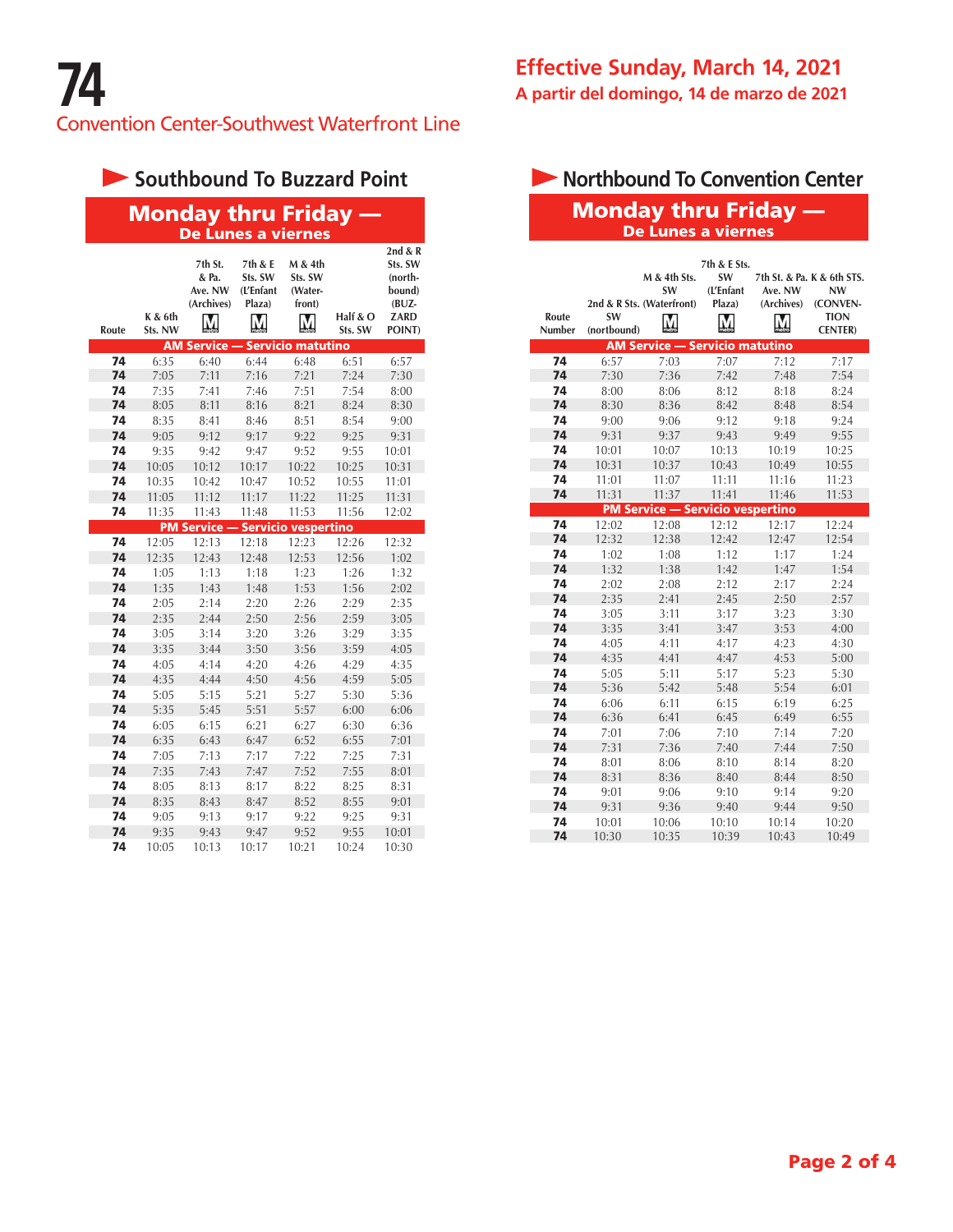### **Convention Center-Southwest Waterfront Line**

| <b>Saturday</b><br>- Sábados |                    |                                           |                                                 |                                              |                     |                                                                       |
|------------------------------|--------------------|-------------------------------------------|-------------------------------------------------|----------------------------------------------|---------------------|-----------------------------------------------------------------------|
| Route<br>Number              | K & 6th<br>Sts. NW | 7th St.<br>& Pa.<br>Ave. NW<br>(Archives) | 7th & E<br>Sts. SW<br>(L'Enfant<br>Plaza)<br>V. | M & 4th<br>Sts. SW<br>(Water-<br>front)<br>M | Half & O<br>Sts. SW | 2nd & R<br>Sts. SW<br>(north-<br>bound)<br>$(BUZ -$<br>ZARD<br>POINT) |
|                              |                    | <b>AM Service</b>                         |                                                 | <b>Servicio matutino</b>                     |                     |                                                                       |
| 74                           | 6:35               | 6:40                                      | 6:43                                            | 6:47                                         | 6:49                | 6:55                                                                  |
| 74                           | 7:05               | 7:10                                      | 7:13                                            | 7:17                                         | 7:19                | 7:25                                                                  |
| 74                           | 7:35               | 7:40                                      | 7:44                                            | 7:48                                         | 7:50                | 7:56                                                                  |
| 74                           | 8:05               | 8:10                                      | 8:14                                            | 8:18                                         | 8:20                | 8:26                                                                  |
| 74<br>74                     | 8:35<br>9:05       | 8:40<br>9:10                              | 8:44<br>9:14                                    | 8:48<br>9:18                                 | 8:50<br>9:20        | 8:56<br>9:26                                                          |
| 74                           | 9:35               | 9:40                                      | 9:44                                            | 9:48                                         | 9:50                | 9:56                                                                  |
| 74                           | 10:05              | 10:10                                     | 10:14                                           | 10:18                                        | 10:20               | 10:26                                                                 |
| 74                           | 10:35              | 10:41                                     | 10:45                                           | 10:50                                        | 10:53               | 10:59                                                                 |
| 74                           | 11:05              | 11:11                                     | 11:15                                           | 11:20                                        | 11:23               | 11:29                                                                 |
| 74                           | 11:35              | 11:41                                     | 11:45                                           | 11:50                                        | 11:53               | 11:59                                                                 |
|                              |                    | <b>PM Service</b>                         |                                                 | <b>Servicio vespertino</b>                   |                     |                                                                       |
| 74                           | 12:05              | 12:13                                     | 12:18                                           | 12:23                                        | 12:26               | 12:32                                                                 |
| 74                           | 12:35              | 12:43                                     | 12:48                                           | 12:53                                        | 12:56               | 1:02                                                                  |
| 74                           | 1:05               | 1:13                                      | 1:18                                            | 1:23                                         | 1:26                | 1:32                                                                  |
| 74                           | 1:35               | 1:43                                      | 1:48                                            | 1:53                                         | 1:56                | 2:02                                                                  |
| 74                           | 2:05               | 2:13                                      | 2:18                                            | 2:23                                         | 2:26                | 2:32                                                                  |
| 74                           | 2:35               | 2:43                                      | 2:48                                            | 2:53                                         | 2:56                | 3:02                                                                  |
| 74                           | 3:05               | 3:13                                      | 3:18                                            | 3:23                                         | 3:26                | 3:32                                                                  |
| 74                           | 3:35               | 3:45                                      | 3:49                                            | 3:55                                         | 3:58                | 4:04                                                                  |
| 74                           | 4:05               | 4:15                                      | 4:19                                            | 4:25                                         | 4:28                | 4:34                                                                  |
| 74                           | 4:35               | 4:45                                      | 4:49                                            | 4:55                                         | 4:58                | 5:04                                                                  |
| 74                           | 5:05               | 5:15                                      | 5:19                                            | 5:25                                         | 5:28                | 5:34                                                                  |
| 74                           | 5:35               | 5:45                                      | 5:49                                            | 5:55                                         | 5:58                | 6:04                                                                  |
| 74                           | 6:05               | 6:15                                      | 6:19                                            | 6:25                                         | 6:28                | 6:34                                                                  |
| 74                           | 6:35               | 6:45                                      | 6:49                                            | 6:55                                         | 6:58                | 7:04                                                                  |
| 74                           | 7:05               | 7:15                                      | 7:19                                            | 7:25                                         | 7:28                | 7:34                                                                  |
| 74                           | 7:35               | 7:45                                      | 7:49                                            | 7:55                                         | 7:58                | 8:04                                                                  |
| 74                           | 8:05               | 8:15                                      | 8:19                                            | 8:25                                         | 8:28                | 8:34                                                                  |
| 74                           | 8:35               | 8:45                                      | 8:49                                            | 8:55                                         | 8:58                | 9:04                                                                  |
| 74                           | 9:05               | 9:15                                      | 9:19                                            | 9:25                                         | 9:28                | 9:34                                                                  |
| 74                           | 9:35               | 9:44                                      | 9:48                                            | 9:53                                         | 9:56                | 10:02                                                                 |
| 74                           | 10:05              | 10:14                                     | 10:18                                           | 10:23                                        | 10:26               | 10:32                                                                 |

*On four Federal holidays, Columbus Day, Veterans' Day, Martin Luther King, Jr. Day, and Presidents' Day, the Saturday schedule will be in effect.*

*Metrobus proveerá servicio con horario de sábado durante los cuatro días festivos de Columbus Day, Veterans Day, Martin Luther King Jr. Day, y Presidents' Day.*

### **Southbound To Buzzard Point Northbound To Convention Center**

|                 |                          | <b>Saturday — Sábados</b>                              |                                                  |                       |                                                                                |
|-----------------|--------------------------|--------------------------------------------------------|--------------------------------------------------|-----------------------|--------------------------------------------------------------------------------|
| Route<br>Number | <b>SW</b><br>(nortbound) | M & 4th Sts.<br><b>SW</b><br>2nd & R Sts. (Waterfront) | 7th & E Sts.<br><b>SW</b><br>(L'Enfant<br>Plaza) | Ave. NW<br>(Archives) | 7th St. & Pa. K & 6th STS.<br>NW<br>(CONVEN-<br><b>TION</b><br><b>CENTER</b> ) |
|                 |                          | <b>AM Service - Servicio matutino</b>                  |                                                  |                       |                                                                                |
| 74              | 6:55                     | 7:00                                                   | 7:04                                             | 7:08                  | 7:12                                                                           |
| 74              | 7:25                     | 7:30                                                   | 7:34                                             | 7:38                  | 7:42                                                                           |
| 74              | 7:56                     | 8:01                                                   | 8:05                                             | 8:09                  | 8:13                                                                           |
| 74              | 8:26                     | 8:31                                                   | 8:35                                             | 8:39                  | 8:43                                                                           |
| 74              | 8:56                     | 9:01                                                   | 9:05                                             | 9:09                  | 9:13                                                                           |
| 74              | 9:26                     | 9:32                                                   | 9:36                                             | 9:40                  | 9:45                                                                           |
| 74              | 9:56                     | 10:02                                                  | 10:06                                            | 10:10                 | 10:15                                                                          |
| 74              | 10:26                    | 10:32                                                  | 10:36                                            | 10:40                 | 10:45                                                                          |
| 74              | 10:59                    | 11:05                                                  | 11:09                                            | 11:14                 | 11:20                                                                          |
| 74              | 11:29                    | 11:35                                                  | 11:39                                            | 11:44                 | 11:50                                                                          |
| 74              | 11:59                    | 12:05                                                  | 12:09                                            | 12:14                 | 12:20                                                                          |
|                 |                          | <b>PM Service - Servicio vespertino</b>                |                                                  |                       |                                                                                |
| 74              | 12:32                    | 12:38                                                  | 12:42                                            | 12:47                 | 12:53                                                                          |
| 74              | 1:02                     | 1:08                                                   | 1:12                                             | 1:17                  | 1:23                                                                           |
| 74              | 1:32                     | 1:38                                                   | 1:43                                             | 1:48                  | 1:55                                                                           |
| 74              | 2:02                     | 2:08                                                   | 2:13                                             | 2:18                  | 2:25                                                                           |
| 74              | 2:32                     | 2:38                                                   | 2:43                                             | 2:48                  | 2:55                                                                           |
| 74              | 3:02                     | 3:08                                                   | 3:13                                             | 3:18                  | 3:25                                                                           |
| 74              | 3:32                     | 3:38                                                   | 3:43                                             | 3:48                  | 3:55                                                                           |
| 74              | 4:04                     | 4:10                                                   | 4:15                                             | 4:20                  | 4:27                                                                           |
| 74              | 4:34                     | 4:40                                                   | 4:45                                             | 4:50                  | 4:57                                                                           |
| 74              | 5:04                     | 5:10                                                   | 5:15                                             | 5:20                  | 5:27                                                                           |
| 74              | 5:34                     | 5:40                                                   | 5:45                                             | 5:50                  | 5:57                                                                           |
| 74              | 6:04                     | 6:10                                                   | 6:15                                             | 6:20                  | 6:27                                                                           |
| 74              | 6:34                     | 6:40                                                   | 6:45                                             | 6:50                  | 6:57                                                                           |
| 74              | 7:04                     | 7:10                                                   | 7:15                                             | 7:20                  | 7:27                                                                           |
| 74              | 7:34                     | 7:40                                                   | 7:44                                             | 7:48                  | 7:55                                                                           |
| 74              | 8:04                     | 8:10                                                   | 8:14                                             | 8:18                  | 8:25                                                                           |
| 74              | 8:34                     | 8:40                                                   | 8:44                                             | 8:48                  | 8:55                                                                           |
| 74              | 9:04                     | 9:10                                                   | 9:14                                             | 9:18                  | 9:25                                                                           |
| 74              | 9:34                     | 9:40                                                   | 9:44                                             | 9:48                  | 9:55                                                                           |
| 74              | 10:02                    | 10:08                                                  | 10:12                                            | 10:16                 | 10:23                                                                          |
| 74              | 10:32                    | 10:38                                                  | 10:42                                            | 10:46                 | 10:53                                                                          |

*On four Federal holidays, Columbus Day, Veterans' Day, Martin Luther King, Jr. Day, and Presidents' Day, the Saturday schedule will be in effect.*

*Metrobus proveerá servicio con horario de sábado durante los cuatro días festivos de Columbus Day, Veterans Day, Martin Luther King Jr. Day, y Presidents' Day.*